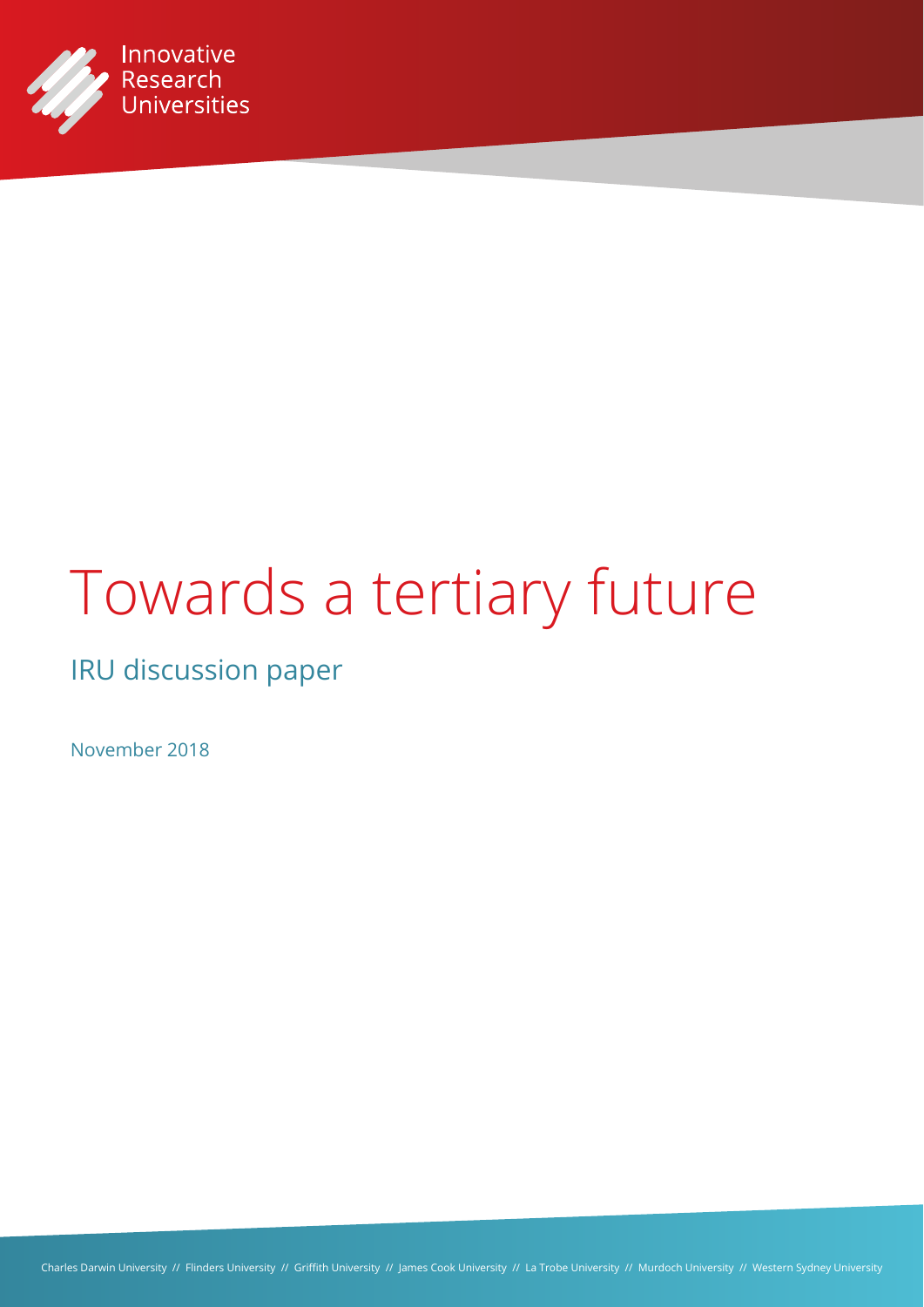

# Towards a tertiary future

The Innovative Research Universities (IRU) endorses the need to create a coherent tertiary education system that ensures each person has the opportunity and incentive to get the vocational and higher education qualifications, skills and knowledge to which they aspire.

Creating such a system should be a priority for the Australian Government following the 2019 election.

The focus should be:

- all post school education and training, with an effective relationship to schooling
- people, and the skills and knowledge they need, not providers. Providers are the tool.

To create an effective system, we need to understand the changed role of tertiary education.

- The economic and social reality is that nearly everyone now needs a post school qualification.
- Educating all to their need should not hold back learning of those most naturally suited to academic learning.
- Higher education is for all, not just the best and brightest.
- We have moved from the advantage of having a degree or trade to the disadvantage of not having either.
- There will be a greater overlap of earnings between those with higher education qualifications and those with VET qualifications.

#### The IRU and the tertiary issue

The IRU seeks be constructive, assisting good education outcomes and supporting IRU members to contribute as best they can as providers. The IRU needs to be part of the discussion about the future of tertiary. We must challenge our own assumptions, look ahead to where we need to be going, and not sit back while others reshape our system. Universities will be central to future tertiary education, as long as they can pursue the opportunities available to them.

The IRU does not put forward a specific manifesto for change in this document. Instead it aims to explicate the need for change, challenge common assumptions and provide an evidence-based picture of the take up of vocational and higher education by a current generation of young Australians.

The following sections:

- 1. explore why a tertiary approach makes sense
- 2. set out the current achievement of tertiary qualifications by young Australians, showing that take up is strong and across both higher education and vocational
- 3. outline the implications of an effective tertiary system
- 4. consider the need for the vocational to higher education division, and the nature of universities in a tertiary world.

#### [iru.edu.au](http://iru.edu.au)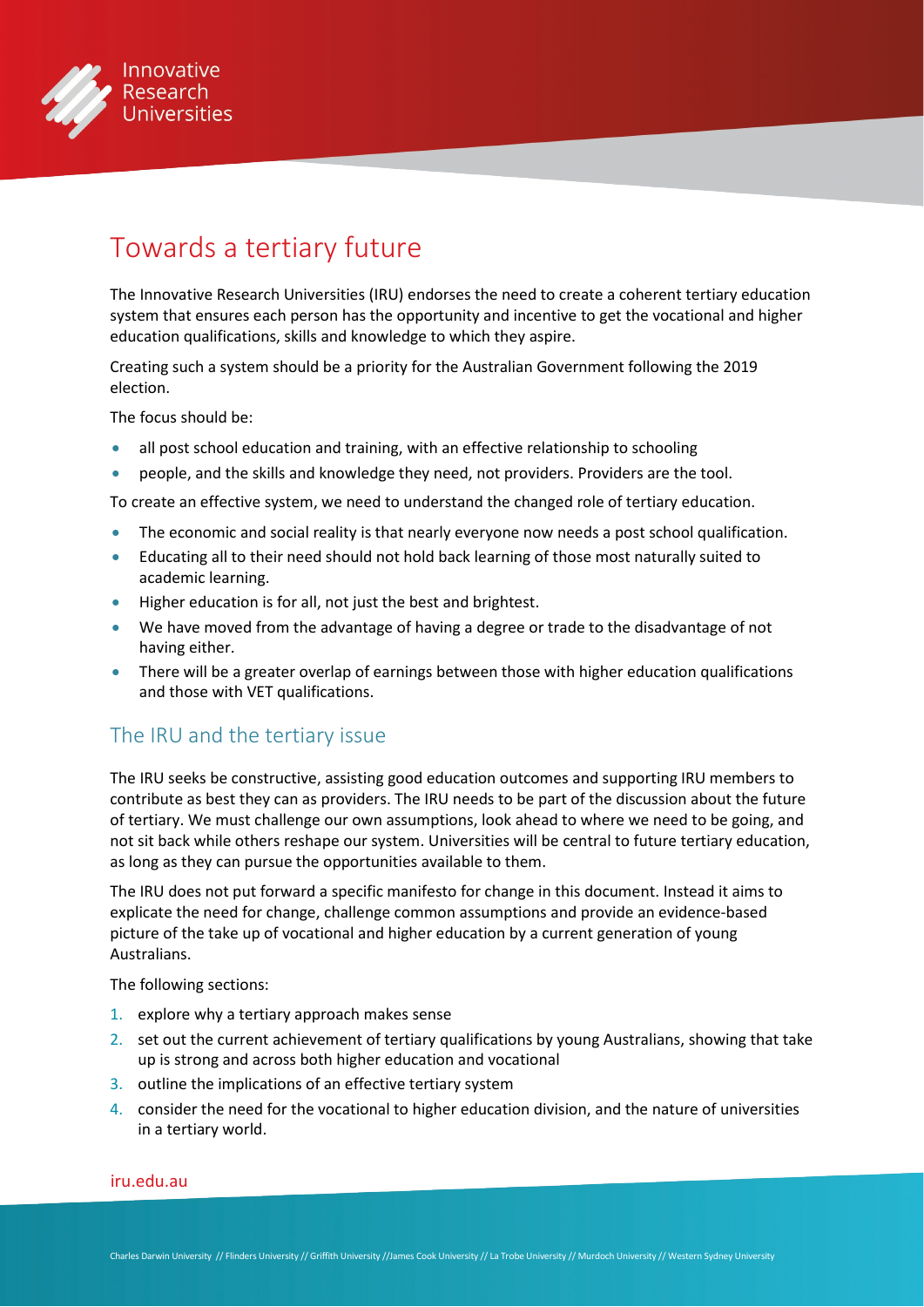

## 1. Why a tertiary approach makes sense

## The policy driver

2018 has seen renewal of the argument for a coherent tertiary education system that ensures each person has the opportunity and incentive to get the vocational and higher education qualifications, skills and knowledge to which they aspire.

This is not a new debate. Th[e Review of Australian Higher Education \(Bradley Review\)](http://www.voced.edu.au/content/ngv%3A32134) made the case previously in 2008. It remains now to complete the task.

The main proposition is quite simple. Young Australians need to complete school. They then need further qualifications and a means to access discrete, targeted sets of skills and knowledge as their future employment requires. Most are doing just this.

There is an important debate to be had about how to maintain work knowledge and skills after initial qualification(s). Merely adding more qualifications is perhaps not the best solution, although historically that is what happens.

The predictions about great change in the nature of work burst open the debate about the relative importance of two competing approaches to education: the immediate gaining of competencies versus the acquisition of underlying skill and knowledge sets. The former is focused on getting you work now, the latter ensures you get it in the future.

The assumptions of great changes to work buttress the traditional argument that university education is for the longer term and should not be too driven by immediate benefits. My prediction is that the substantive first degree, along with the research degree, will remain primarily a university role.

There is a strong practical drive to the tertiary focus. It is clear that vocational education is suffering from considerable doubts about its purpose and financing structure. Solving these need not involve higher education, but the argument for a broader approach may provide the driver to achieve a resolution.

The demand driven funding arrangements for universities allowed all who aspired, and met university requirements, to begin a university degree. In contrast, changes to vocational education and training funding have put pressure on the quality and availability of VET for school leavers, discouraging some.

The errors of VET are no reason to complain about the successes of universities.

The challenge of TAFE is well known, with the TAFE Directors Australia among others pushing hard at the consequences of treating TAFEs like just another provider. There is much to resolve to ensure VET, led by TAFEs, works well.

The relationship with a functioning higher education system is important. The long-term question for higher education is how universities and non-university providers can complement each other to provide a coherent tertiary offering for students.

Many providers work across sector boundaries. This need not drive change but it opens up questions about the nature of delivery.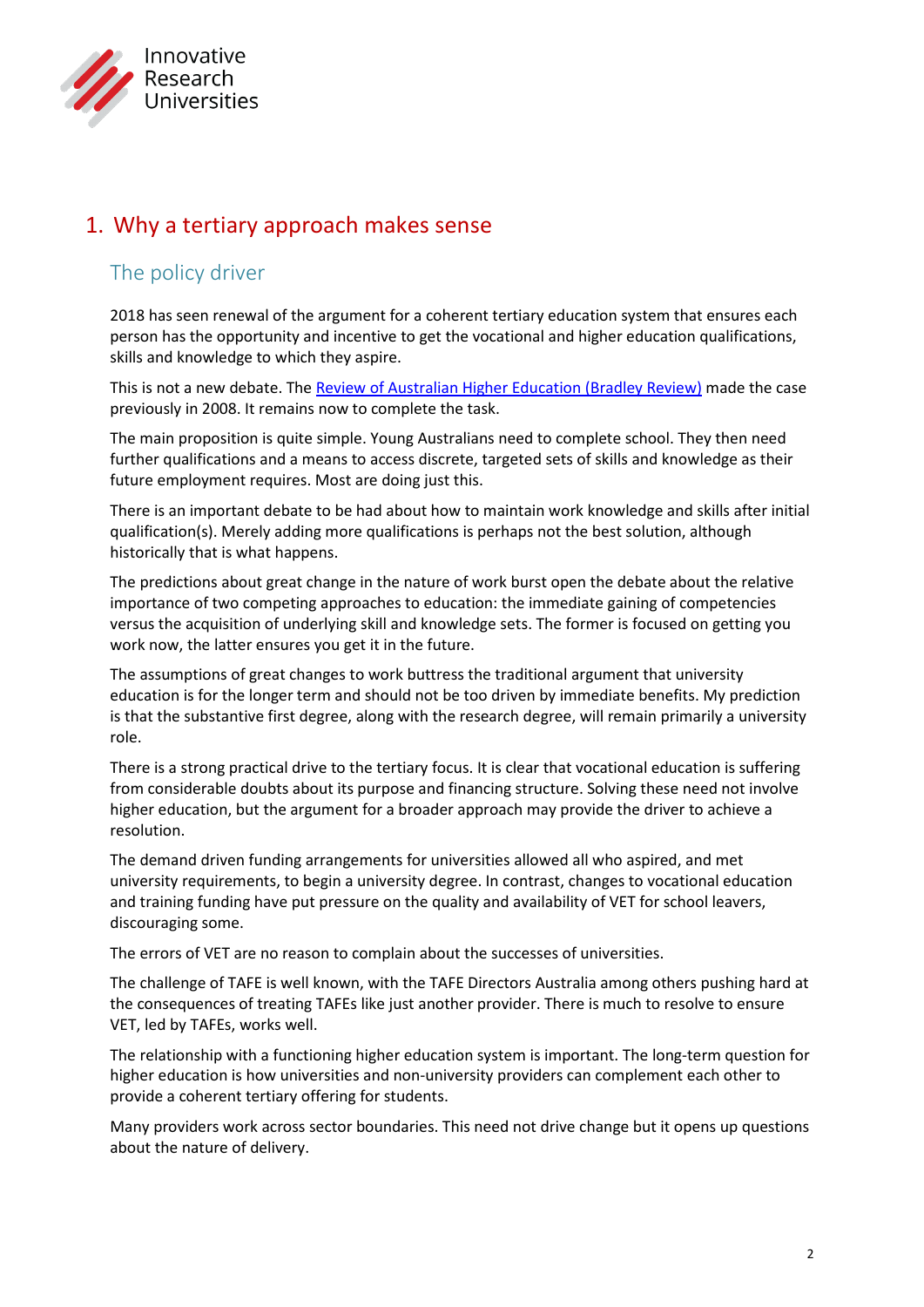

There are various propositions about how to address the problem, most coming from a higher education prism and most with no regard to the significance of research:

- *[Future-Proof: Protecting Australians Through Education and Skills](http://www.bca.com.au/publications/future-proof-protecting-australians-through-education-and-skills)* by the Business Council of Australia (BCA) makes a good case for a tertiary system but falters in its solutions. It lists out tired propositions of a decade past, several of which created the VET mess that governments need to fix. The BCA would hold to the two sectors being distinct within a guiding coherent framework that would see a more effective interaction of Commonwealth and state-territory governments
- *[Reimagining tertiary education: From binary system to ecosystem](https://home.kpmg.com/au/en/home/insights/2018/08/reimagining-tertiary-education.html)* from KPMG's Stephen Parker, with support from Mark Warburton and Andrew Dempster, proposes a fully integrated tertiary system. This sets out the ambition and possible ways ahead, at least for the qualifications driven part of VET. It does not encompass VET's broader mission well. It presumes the Commonwealth drives the system, with states as providers of TAFEs and part funders.
- *[Diversity in Australian tertiary education: turning words into action](https://www.nousgroup.com/wp-content/uploads/2018/10/Diversity-in-Australian-tertiary-education-.pdf)* by the Nous Group is a superficially conceived reworking of funding, the most notable outcome of which is the creation of cheap, lower quality universities across Australia, which I refer to as "Cheap and Nasty U".
- The Monash commission is also working up a further option.

The Australian Labor Party has responded by saying it will commission a major review into tertiary education if elected at the next Federal Election.

The Liberal-National Coalition, if re-elected, should also accept the need to ensure the two sectors are working effectively, not just in their own rights but also together.

#### What does IRU mean by tertiary?

Two competing versions exist. One is education that is not schooling. The other is all postcompulsory education, which would include the latter years of school leading to a Senior Secondary Certificate of Education.

A practical approach is to let schools do their best with school certificates and define tertiary as what happens afterwards. For the majority this will mean completing Year 12, for some it will mean achieving less. A school certificate delivered by a non-traditional school provider is still a school certificate.

How well students emerge from schools is important. When students reach essential thresholds of knowledge and capability they are better positioned for university and other tertiary providers to build on those foundations. The tertiary system will always need to work with those who leave school before completing Year 12.

### The point of focus is people, not providers

The point of focus for an effective tertiary discussion should be people, the skills and knowledge they aspire to, not providers. The system should support each person acquire the skills and knowledge each needs.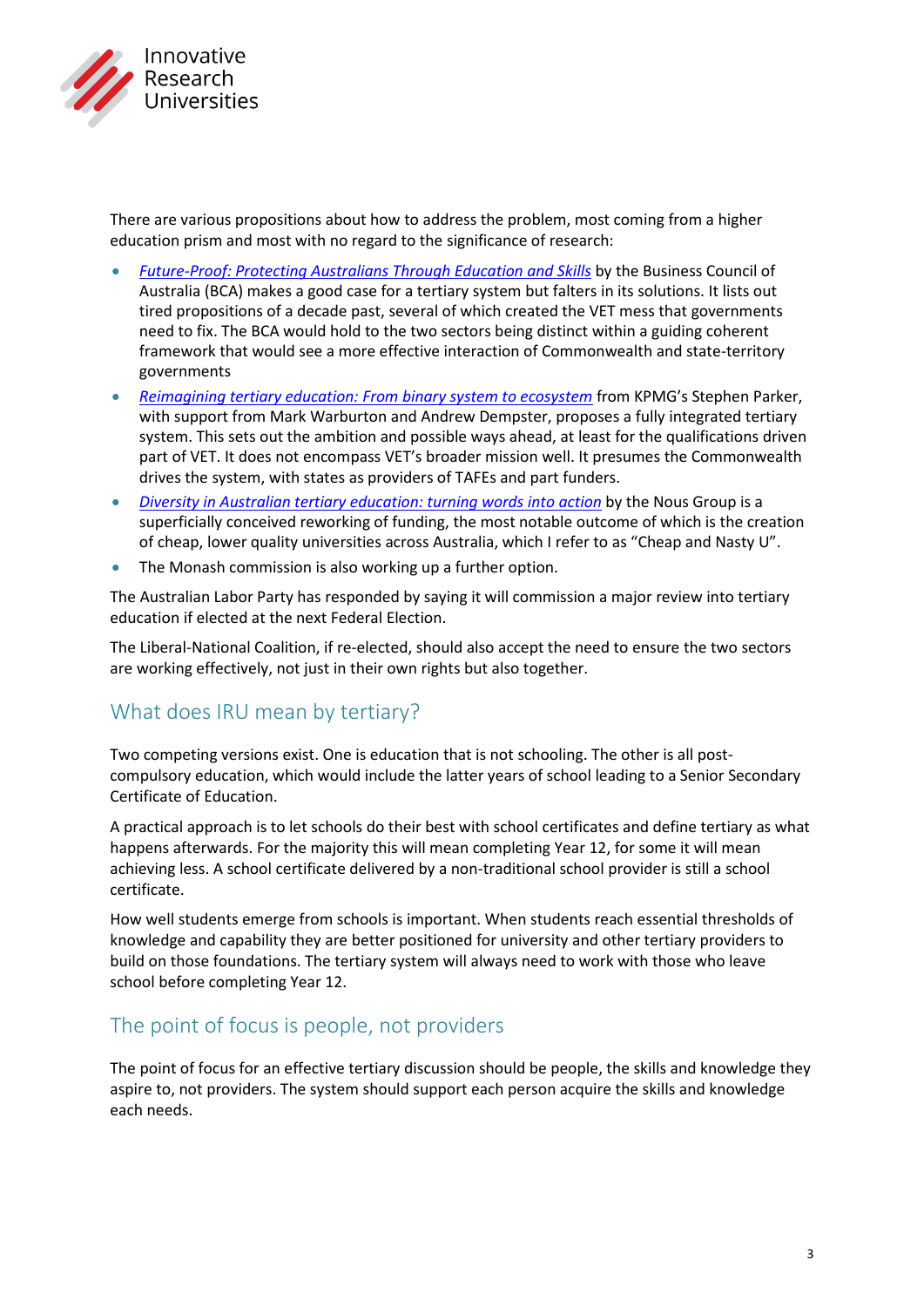

Providers are the tool to achieve that. Providers do not need equality, they need a reasonable framework within which to offer potential students valuable education and training.

The only relevance of a 'level playing field' should be for a person deciding where they want to learn.

We should regulate to minimise the risks, as TEQSA already seeks to do. The system must be capable of working with those intending to operate for the long-term through to those with more immediate goals, allowing providers into the sector and, when necessary, guiding them out.

The TEQSA analysis of [registered higher education providers](https://www.teqsa.gov.au/sites/g/files/net2046/f/statistics-report-2018-web.pdf?v=1534729727) shows the differences between the universities, the not-for-profit providers and the for-profit providers.

- Universities and TAFEs are set up for long term. They are the bedrock of the system. Because of their size they offer certainty of longevity but can have a lower speed of adaptability. They provide a breadth of outcomes including extensive community service that their base funding should recognise – it does for universities, it has largely been removed for TAFEs.
- The not-for-profit sector tend to work in a niche market providing a useful suite of additional courses and further training.
- The for-profit providers range from those focused at delivering a credible education for a financial return, mostly targeting the international market, to those who maximise receipt of government support for students with modest interest in student outcomes. The regulatory system needs to support the former and be tough on the latter. These bodies need a clear exit path.

#### 2. Who is gaining a tertiary qualification in Australia?

We should not allow lazy claims that "everyone goes to university" to endure. They are not accurate, in a similar way that claims about demand driven funding driving a boom in law degree enrolments were inaccurate.

We need to avoid any foolish argument that there is a conflict between higher education and vocational education. The challenge is not to redirect people from one to another but to make sure everyone accesses one or the other as best suits their needs and ambitions. Good higher education settings should not be undermined to offset the impact of bad vocational education settings.

Much VET provision is not about a first major qualification but rather adult learner employability and enhancement. It is why many take units of VET, not whole qualifications. This is a distinct and important role that should not be lost in integrated funding propositions that presume whole qualifications as the unit of achievement.

The data is clear that there is a strong take up of both higher education and vocational education in Australia. However, there are also concerns about the trend for vocational education.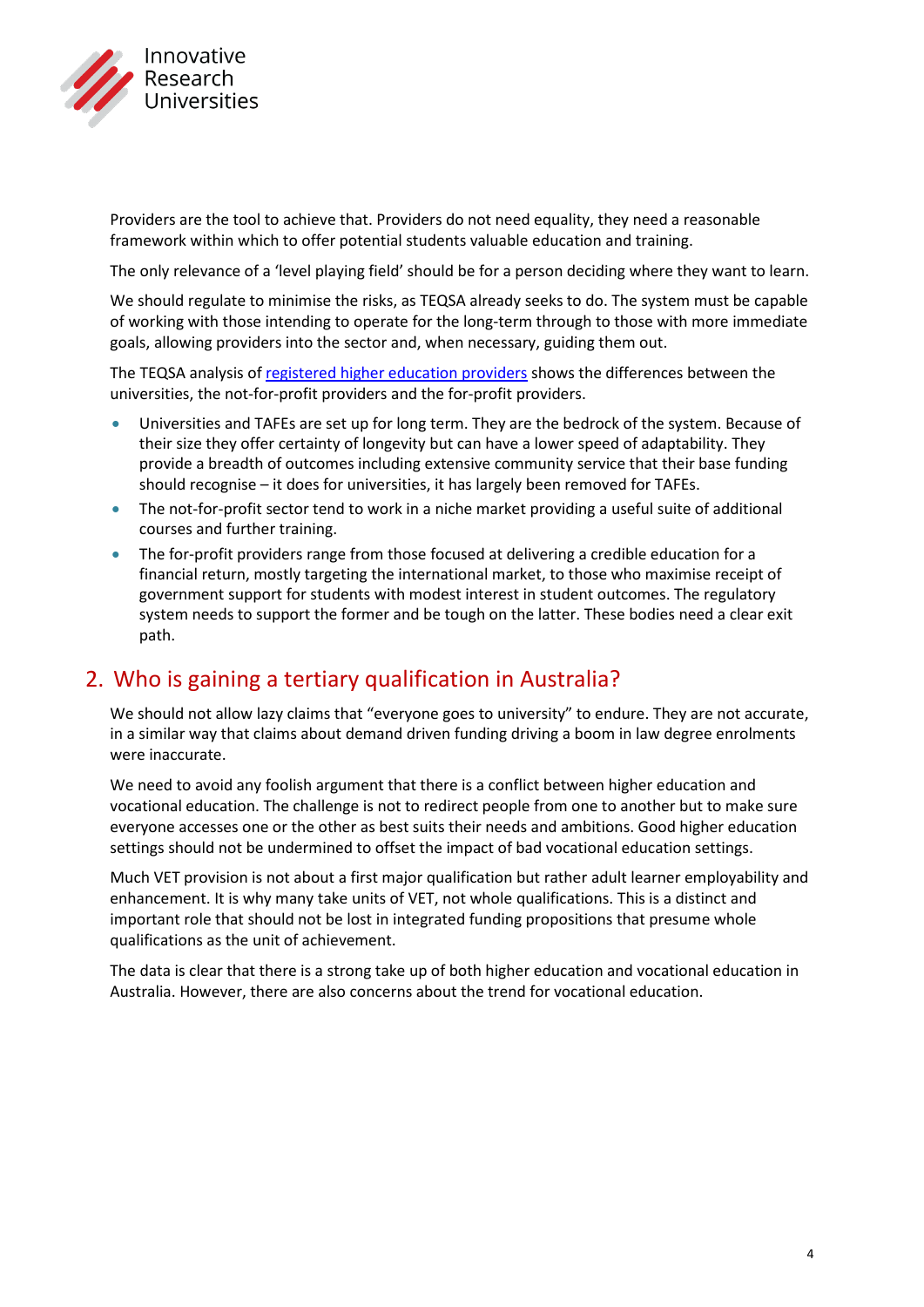

#### Year 12 completion rates

The change in education outcomes over the past half century has been substantial.

In assessing the impact of opening up universities to all who wanted a place we need to remember the proportion of young people completing Year 12 doubled between 1984 to 1991, from around 30% to more than 70%. Year 12 completion became standard.

This was a necessary progression for people to access the jobs then becoming available, and in response to the loss of less skilled roles in the 1970s, driving the Hawke Government to make it happen.

It is the children of that generation who are now seeking to climb that extra step to tertiary education.

According to *Australian Jobs 2018,* 67% of workers held post-school qualifications in 2016, up from 58% ten years earlier. The growth has been for both VET and higher education qualifications. Only a small proportion of the workforce rely on Year 12 only; the bulk of the remaining 33% did not complete school.

The challenge is to reduce that remnant group who do not acquire a tertiary qualification.

In part the generation change is already achieving it. Older workers make up a substantive portion of those without qualifications, yet we can still see considerable variation in the attainment of younger people based on the socioeconomic background and gender.

### The take up of both higher education and vocational education

The Longitudinal Survey of Australian Youth (LSAY) tracks individuals over time, allowing us to see the take up by younger cohorts.

The IRU has analysed this important data source to look at the differences in educational attainment by socioeconomic status.

The data allows us to break down the 2006 cohort by socio economic quintile into five equal groups from the poorest fifth to the richest fifth. This cohort was in Year 9 in 2006, meaning they were first likely to access tertiary education from 2009 as demand driven higher education funding was announced.

As highlighted in Figure 1, the take up by this group is clear, with 79% completing either a higher education degree (38%), a VET qualification (34%) or both (7%) by 2016.

The differentiation by socio economic background is also clear, with vocational education much more likely for those from poorer households, and higher education more likely for those from richer backgrounds.

Some commentators argue there are too many people doing higher education detracting from vocational education outcomes. They would redirect people from higher education to vocational education. The implications of such a policy are clear for who it would target: university students from the highest socioeconomic quintile. Just 23% of school leavers in this group acquire vocational qualifications after leaving school, compared to 47% across the other four quintiles.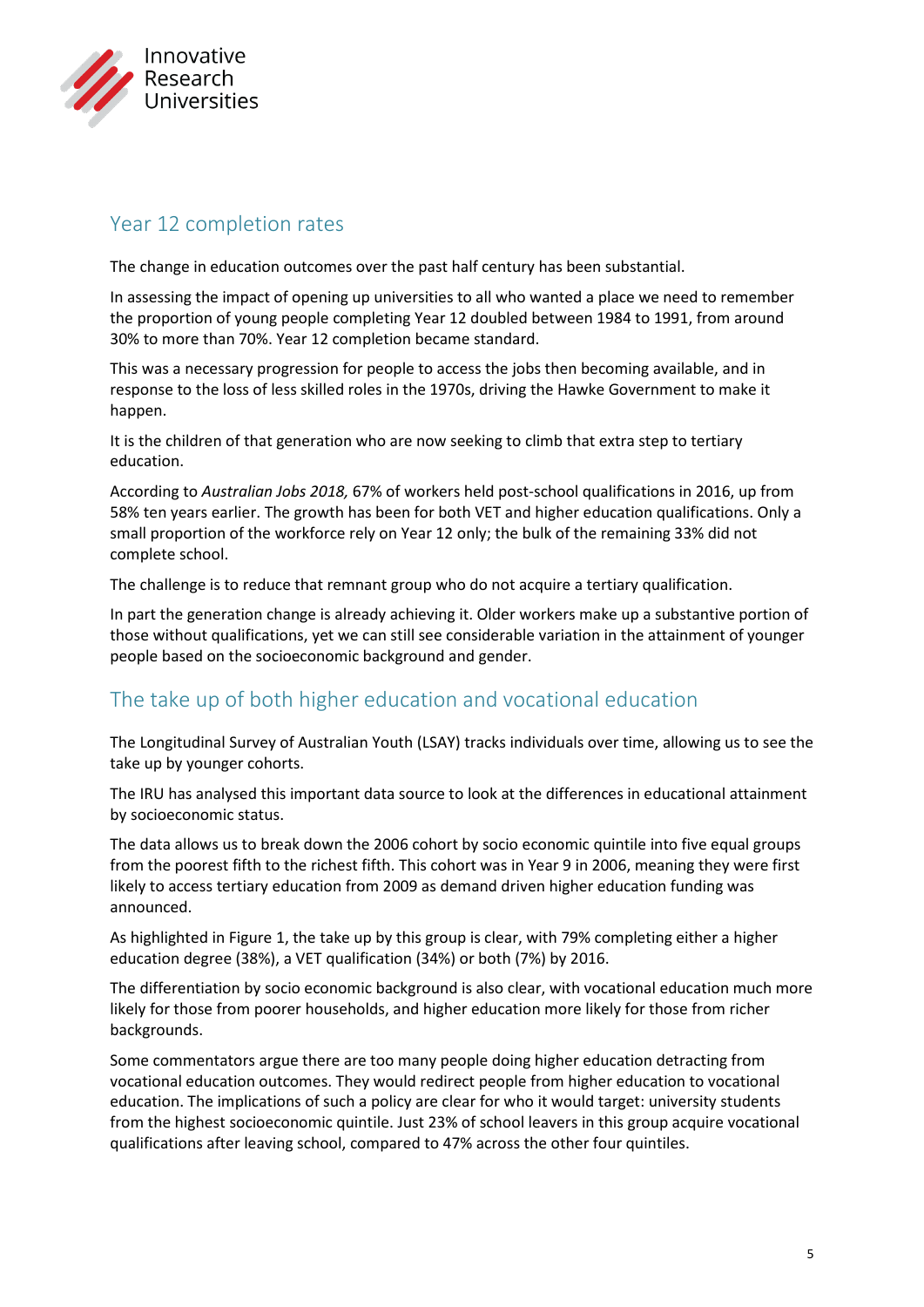

The IRU does not advocate doing this since it interferes with young Australians pursuing their best assessment of their needs. However, it is the logical solution to the problem posed.

Meanwhile, university efforts to attract more people from lower socioeconomic areas ensure people from those regions keep active in education and training.





*Source: IRU analysis of* Longitudinal Survey of Australian Youth (LSAY) *data*

The data also highlights some interesting gender differences, including the fact that young women with medium to low ATARs are more likely to apply for university than young men achieving the same level. Figure 2 shows that as ATAR scores rise the difference between the sexes narrows until there is no significant difference at mid-high ATAR ranges.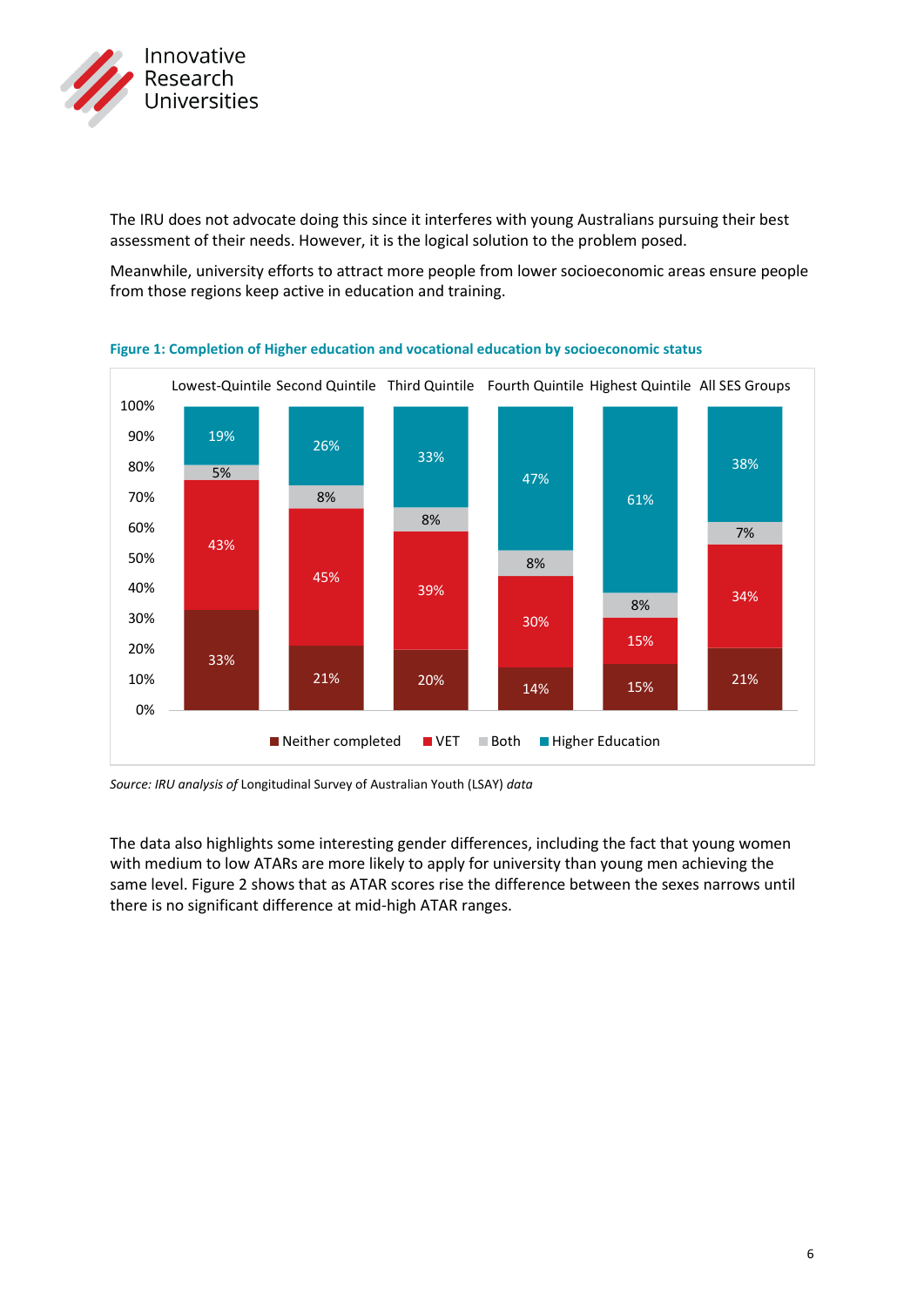



#### **Figure 2: Rate of application for university by ATAR band, 2018**

*Source:* Undergraduate Applications, Offers and Acceptances 2018 report *Department of Education*

The IRU has explored the gender divide through outcomes for the LSAY 2006 cohort (Figure 3).

Far more women in this cohort undertook higher education than men (54% to 37%). Women can clearly see the advantage to them from education and, in particular, higher education. Gender divisions in the workplace could be one factor in this, with young women at the mid-low end of the ATAR spectrum concluding they need a university education to have the same earning power as midlow ATAR men who choose not to go to university, perhaps obtaining a trade certificate instead.

There is also some evidence for a group of young men who are simply disengaged from both work and study, drawn mostly from lower socioeconomic backgrounds.



#### **Figure 3: Completion of Higher education and vocational education by sex**

*Source: IRU analysis of* Longitudinal Survey of Australian Youth (LSAY) *data*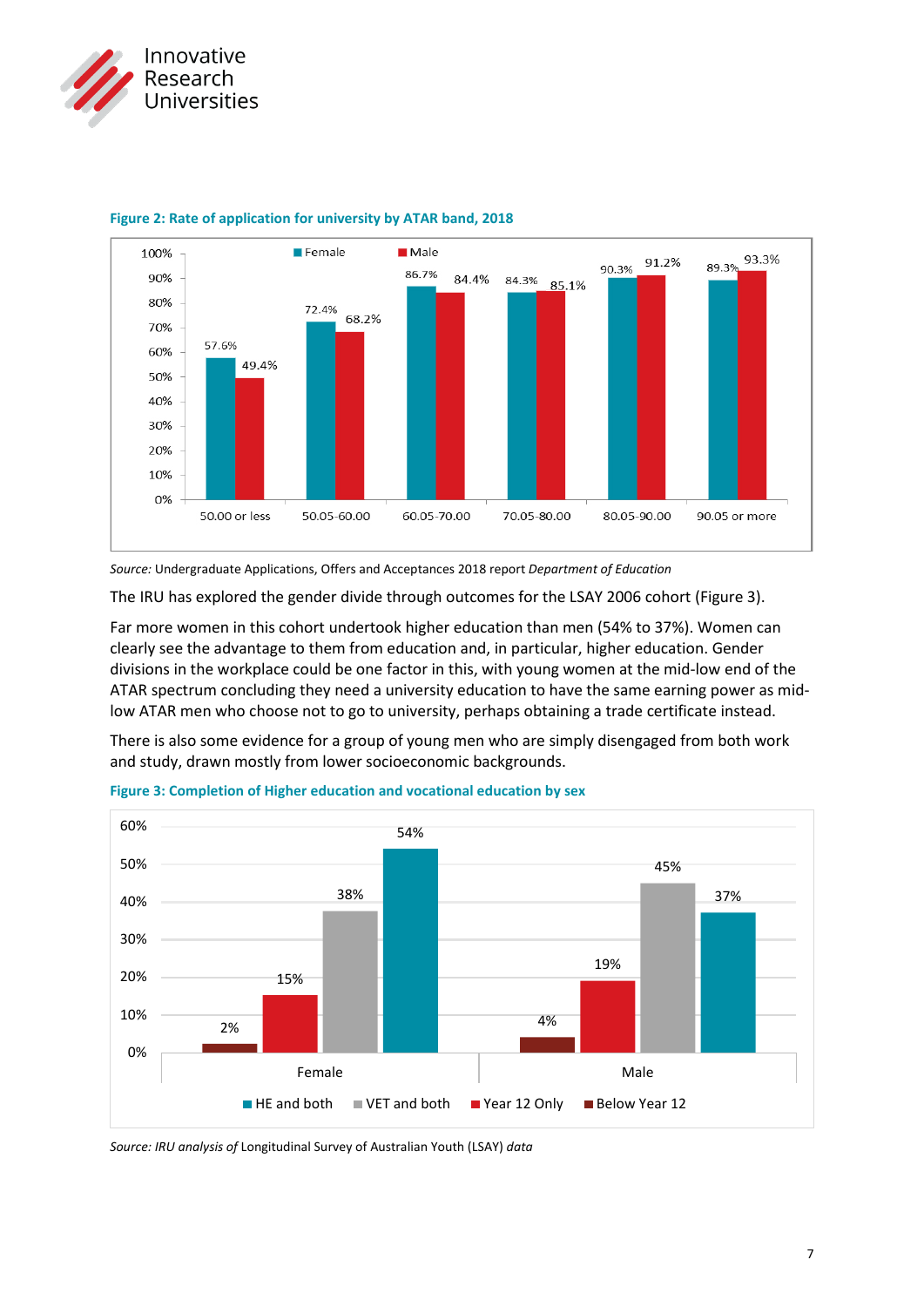

## 3. Updating our assumptions: the implications of a tertiary world

The tertiary debate should force us to rethink our standard assumptions about tertiary education and university education's place within it.

#### The economic and social reality is that nearly everyone now needs a post school qualification.

Starting from the premise that the whole of future cohorts of Australians should gain qualifications after school is significant, as are the implications. It is an important change that all need to grasp. The BCA recognition of the need for it one useful step along the way – we need all those within universities and Government to reach the same conclusion.

It raises serious points about who should undertake what qualification, and how many that will affect the structure of the future system. It also challenges funding arrangements premised on such education being somehow special and rare.

#### University education is part of the general education system.

This sounds obvious, yet it is a common refrain still that somehow universities sit apart. To accept this point presumes most people can gain from post-secondary education and training.

The evidence for this is quite strong yet some commentators seem to picture humans as having a set amount of educational capacity which begins being filled in primary school and, for some at least, ends shortly thereafter.

The IRU has consistently argued there is significant value in providing open access to university education for all who think they will gain from it. We have repeatedly challenged wrong assumptions that universities should provide only for an elite group while others receive a less intensive skilling.

### Educating all to their aspiration does not hold back those most naturally suited to academic learning.

Schools already work to this notion. They are expected to take the whole cohort of five-year-olds and produce learning in all of them over the following 13-year period. We measure success by how well the group does, how well the least successful do and how high the most successful shoot.

Tertiary education has the same challenge. As a result, the nature of universities and other providers will continue to change, building on an 800-year tradition of doing so.

#### Higher education is for all, not just the 'best and brightest'.

There is a troubling assumption that once upon a time only very bright people went to university. This was most recently restated in the Nous paper's claim that in 1980 only the brightest 15% went to university.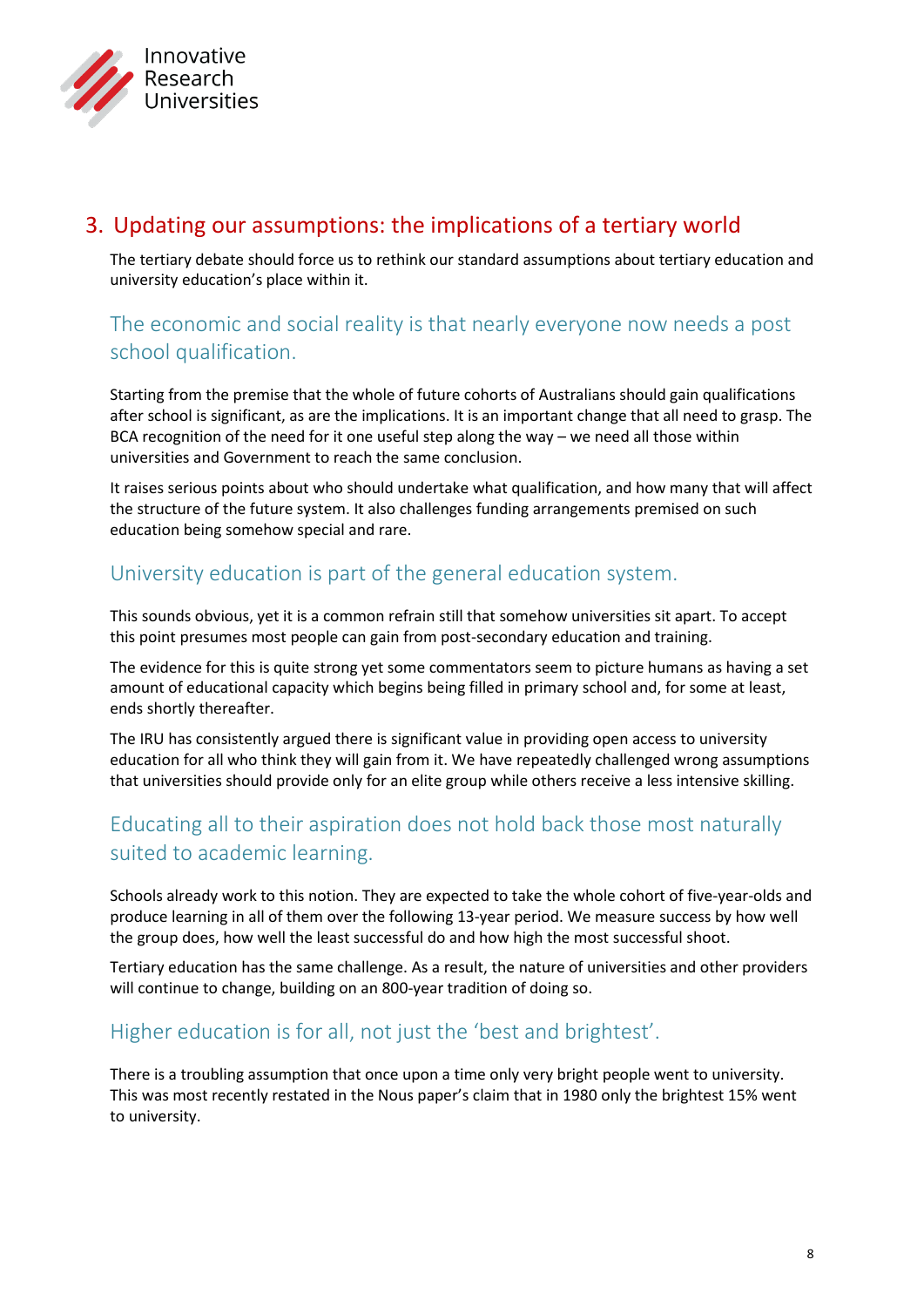

Their case is evidenced by an intelligence chart built around a normalised curve that presumes academic capacity is fixed at Year 12. The fact that nearly 70% of the school cohort did not complete Year 12 seems not to trouble this analysis – clearly those people were less capable and the 30% who did complete Year 12 were highly capable. The authors do not seem troubled either that the completion rates were, and to a lesser extent still are, highly skewed by region.

A counter assertion is that the 15% who went to university were a mix of the undoubtedly bright as well as a substantial number of the interested 'modest and middling' whose backgrounds allowed them to finish school. In 1980 university enrolments reflected universities being opened to adult women with no fees, allowing many who could not pursue education at school in the 1960s and 1970s to finally do so. It was an indicator of the transition from universities being for the most capable and the rich and inclined to being for all with the interest and need.

We must accept that universities and other tertiary education providers need to work with the range of academic skills individuals bring, and the mix of economic and intellectual reasons that drive people to study.

The reality is that the effort of universities, even more than in the past, will primarily target the modest and middling. An emphasis on 'best and brightest' only would severely hamper the capability of the workforce. Young women clearly see the need for higher education to protect their futures. To discourage this would not create the best or brightest outcome for Australia.

### We have moved from the advantage of having a degree or trade to the disadvantage of not having either.

When a significant set of the workforce was unskilled, and the skilled mostly held vocational qualifications, a person with a degree was distinctive and likely to earn highly compared to others. In the 1970s a new graduate on average earned more than the average male in the workforce. Now that a significant and growing part of the workforce has a degree, the earnings of a new graduate are notably less than average workforce earnings –they are competing with previous graduates with years of work experience.

Because the proportion of the workforce without qualifications is small there is less distinction from having a degree. Commentators who argue that gaining a degree ought to be selective – so that those so selected can have a special leg up – need to ask why the value of a degree should be limited as they suggest. They should also explore the consequences of doing so.

The question is whether graduates continue to earn more than non-graduates, with the expectation that as the workforce is more skilled the overall level of earnings rises. To date, the data suggests they this will remain the case.

#### There will be a greater overlap of earnings between those with higher education qualifications and those with VET qualifications.

Vocational education and higher education are not a hierarchy but two forms of tertiary education. Graduates of both will have overlapping earning levels, reflecting the wide range of people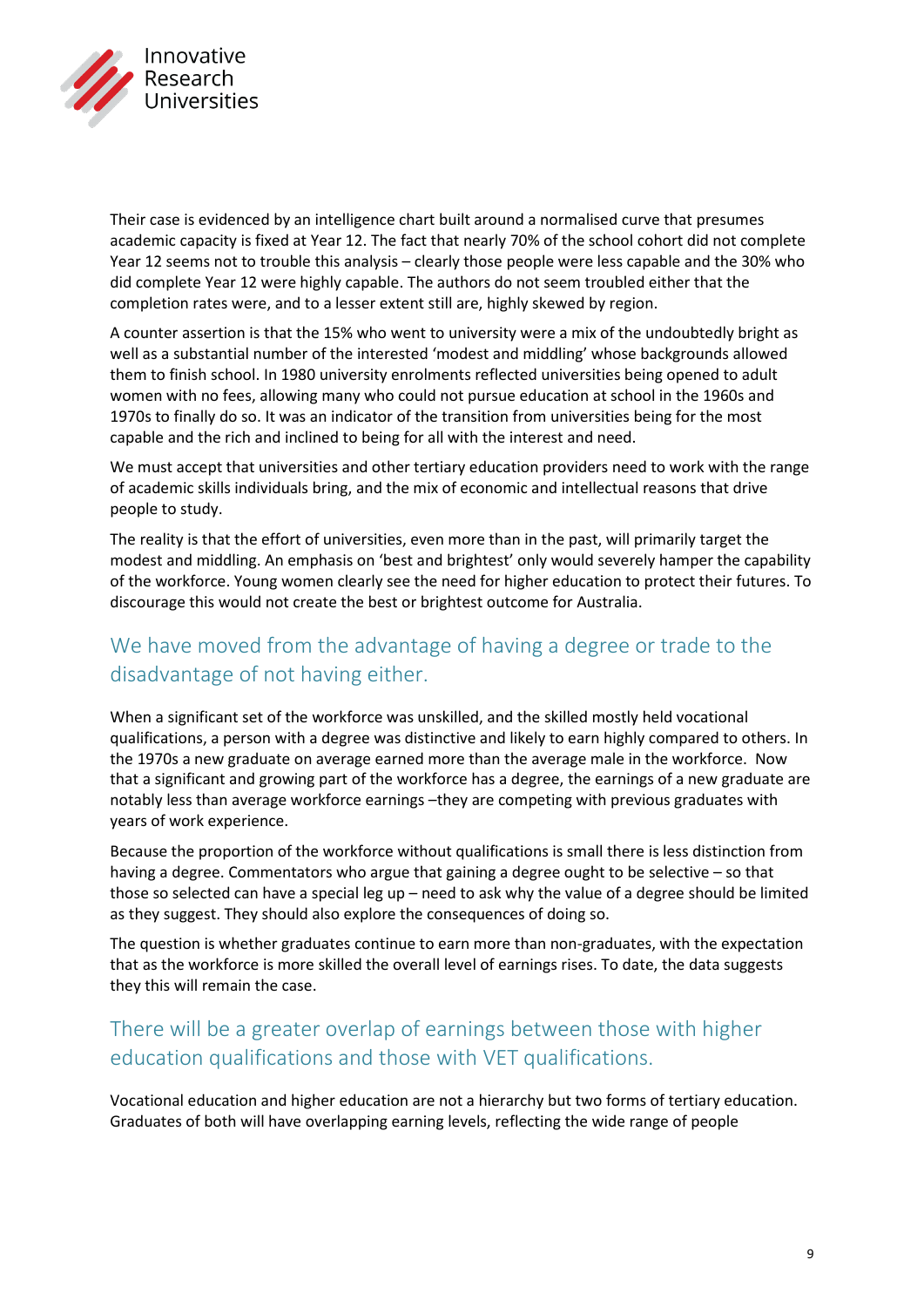

attempting both and the realities of the relative difference in pay between men and women, including the high wages of trades for men in mining and construction where women are rare.

## 4. Sectors and universities: what are the providers of the future?

#### Do we need the sectors?

A threshold question is whether it is useful to distinguish vocational and higher education. The proposals released over the past year each have a different take on this.

- The BCA would keep the two distinct yet wants a much clearer alignment and greater Commonwealth and State synergy to achieve this.
- KPMG would remove the distinction, reflecting the authors' higher education leanings.
- Nous would maintain the two and, under the guise of light touch intervention, essentially ruin higher education.

The one thing I have learnt from my occasional engagements with the VET Sector is to be wary of higher education assumptions applied to VET, especially at lower qualifications. What is clear is that many people will engage with both, and many providers operate across both.

The Provider Category Standards for higher education are under review.

The first question the provider category review needs to examine is whether we should put providers into particular categories or focus instead on setting the powers each provider must deliver across range of qualifications, range of fields, number of students, capacity to educate international students, to operate offshore, be self-accrediting of qualifications, and to call themselves a university or a TAFE.

The AVCC rightly argued for this approach in 2005.

VET simply has providers registered through ASQA, though within this we know there are TAFEs as major public institutions, some significant private providers and myriad smaller operations.

Describing providers through rough groupings based on common characteristics can be useful. It helps us see similarities and get a sense of a complex world. Prescribing those differences will be counterproductive.

We do not achieve diversity by defining a set of different types upfront and forcing every provider to fit within one of them – that constrains the natural shape of providers in meeting education need to pre-existing assumptions about what is likely needed.

Government driven requirements should set the outcomes needed from the system, creating a structure that supports students and providers to find suitable ways to meet needs well.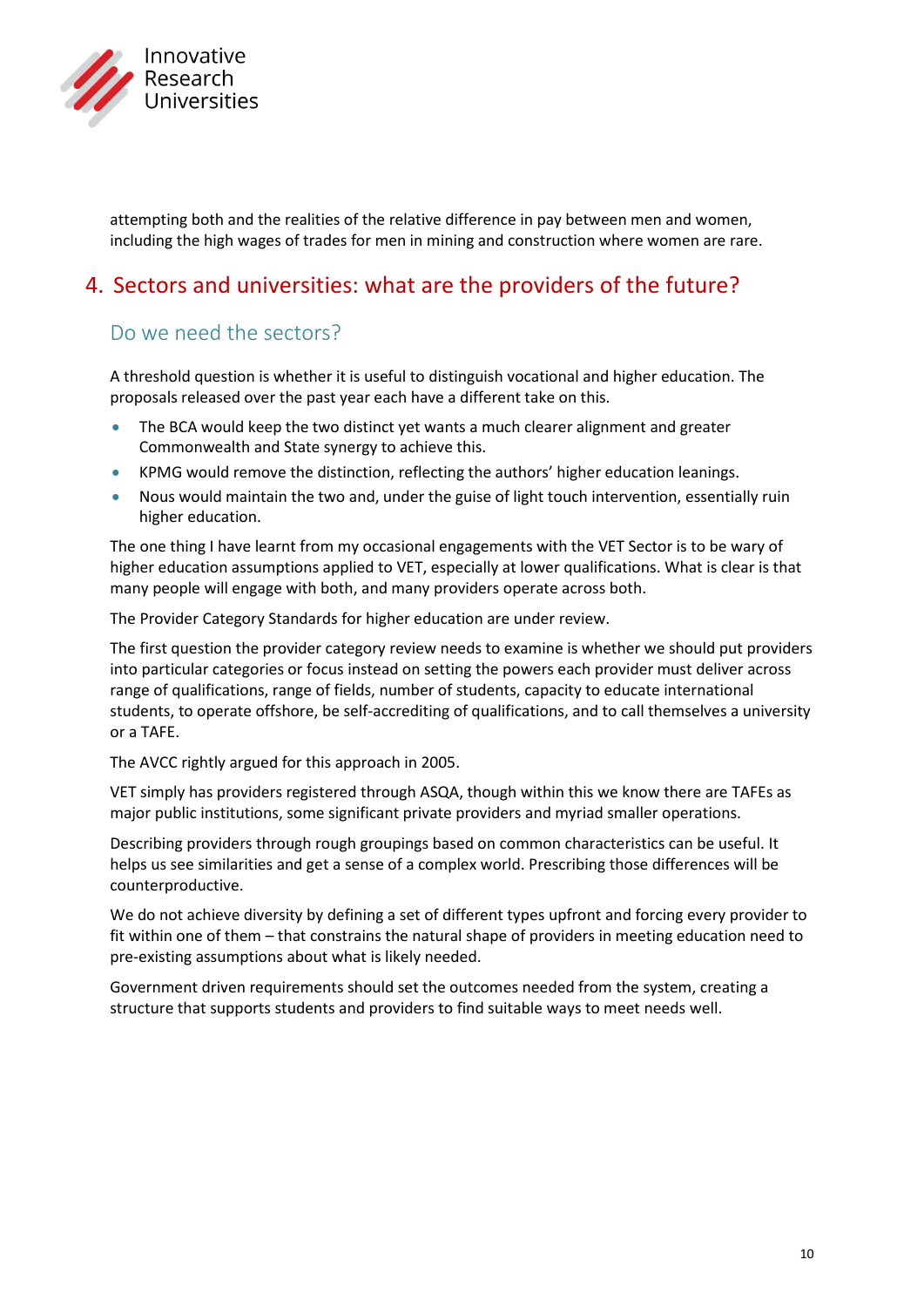

#### What happens with the university title?

The university title gets a lot of attention. There is no need to change its essential Australian meaning of institutions that provide higher level education and research, which is far from unusual in a world context.

A university exercises a full sweep of potential powers and it has significant research. We are long past the hackneyed arguments about each and every academic being an entwined mix of teaching and research, but it remains correct of each major area within a university.

It does not require a set of other categories to allow it to continue, although there may be reason for categories otherwise. The legal protection in place is sensible, with TEQSA capable of advising on any proposals for additional universities and indeed whether all providers with the title remain competent to hold it.

#### The teaching-only idyll

That does not mean there cannot be an alternative – if there is demand for it.

Other higher education providers do not need to hide under a familiar term, they need to establish their own offering. Resourcing, not title, is the real issue.

There are two versions of the teaching-only institution that get airplay.

The first is the US Ivy League college idyll of great minds and teachers with no shortage of resources. In the Australian context where would this come from? The only likely medium-term way to achieve it would be for an existing university of high public note to choose such a route and to remove itself from public funding so it could charge the required high fees. This sounds deeply implausible.

The second is "Cheap and Nasty U".

The latest manifestation of this is the Nous paper. Its proposition is to both remove the 'research' element from base funding and reduce student charges, so that the resulting institution would have perhaps two thirds of resources of a university, albeit with a lower responsibility, to churn out almost-ready graduates selected from those with fewer options.

An exciting prospect. However, it is not clear why we would want to encourage such institutions, and it is very clear they should not be considered universities.

Part of the rationale is a resistance to investing in people of moderate academic potential. Yet these are the very set of people an effective system must educate well so they can be productive in future employment. A small increase in productivity for a large set of the workforce equals a significant improvement in total output.

#### The role of research: more crucial to future prosperity than ever before

Exploration of an effective tertiary system cannot ignore the role of research – the development of new knowledge and skills. Yet two of three proposals released over the past six months do so, and the third wishes to limit research to a few institutions, isolating it as a special case that is largely

#### [iru.edu.au](http://iru.edu.au)